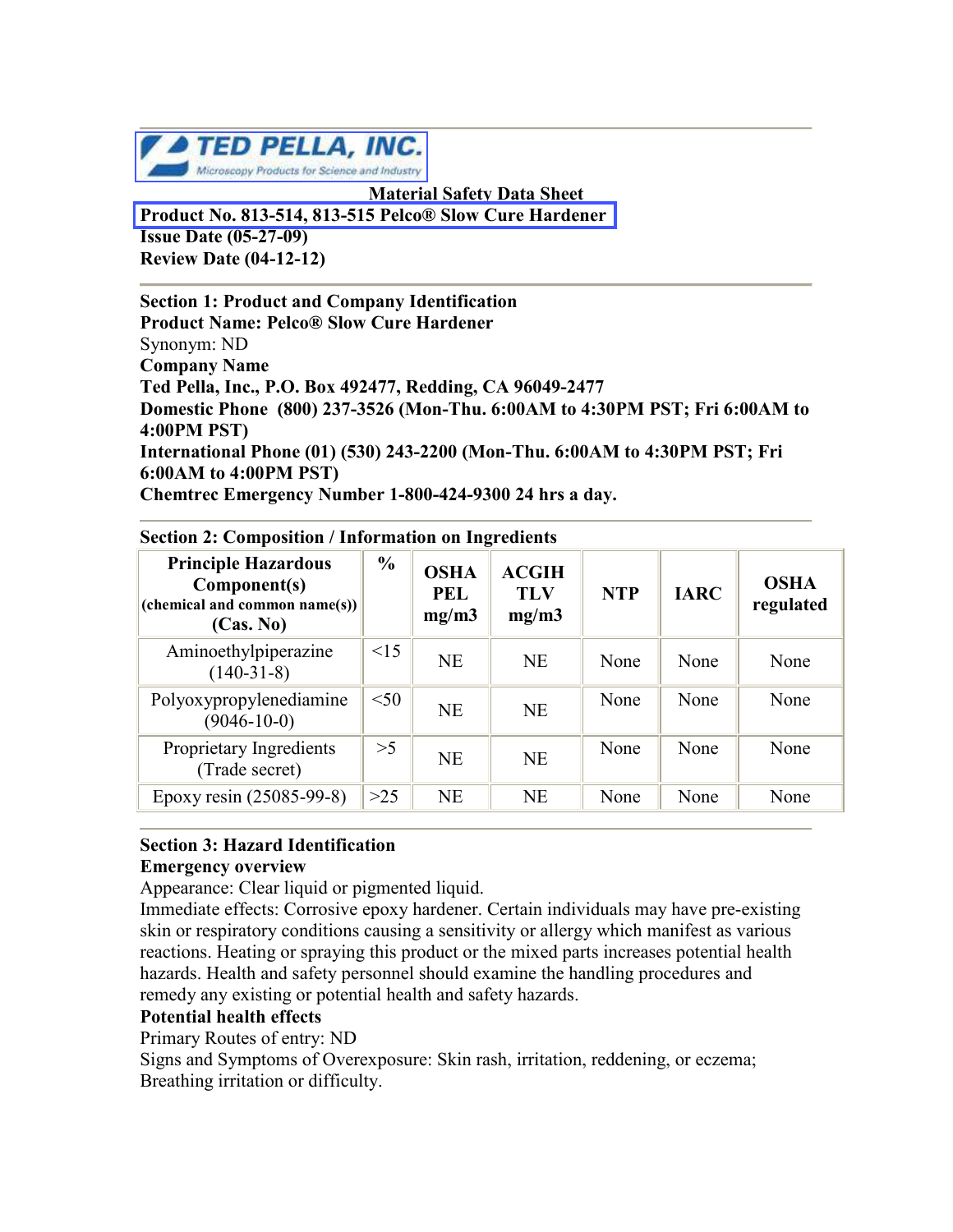Eyes: Can cause irritation. Significant, prolonged, or repeated contact can damage the cornea.

Skin: Can cause irritation. Significant, prolonged, or repeated exposure can cause severe irritation.

Ingestion: Can inflame or damage the G.I. tract. Ingestion can be harmful.

Inhalation: Can cause irritation. Significant, prolonged, or repeated exposure to mist or vapor can damage the respiratory system.

Chronic Exposure: Repeated exposure can cause irritation and sensitization.

Chemical Listed As Carcinogen Or Potential Carcinogen: None  $\leq 0.1\%$ 

See Toxicological Information (Section11)

# **Potential environmental effects**

See Ecological Information (Section 12)

# **Section 4: First Aid Measures**

## **If accidental overexposure is suspected**

Eye(s) Contact: Hold eyelids apart and flood with copious amounts of water. Seek medical attention.

Skin Contact: Remove excess product. Wash thoroughly with soap and water. If irritation persists, seek medical attention.

Inhalation: Remove to fresh air. Seek medical attention.

Ingestion: Do not induce vomiting unless directed by medical personnel. Seek medical attention.

## **Note to physician**

Treatment: ND Medical Conditions generally Aggravated by Exposure: ND

# **Section 5: Fire Fighting Measures**

Flash Point: 205°C (400º F) Flammable Limits: UEL: ND, LEL: ND Auto-ignition point: ND Fire Extinguishing Media: Use foam,  $CO<sub>2</sub>$ , dry chemical, water fog. Special Fire Fighting Procedures: Firefighters should wear butyl rubber boots, gloves, and body suit with SCBA. May generate toxic and irritating combustion products. Use DOT Response Guide #153 Unusual Fire and Explosion Hazards: Stay upwind. Wear at least full bunker gear and SCBA. Hazardous combustion products:  $CO$ ,  $CO<sub>2</sub>$ ,  $NO<sub>X</sub>$  and misc. hydrocarbons. DOT Class: Corrosive.

# **Section 6: Accidental Release Measures**

Steps to be Taken in Case Material is Released or Spilled: Isolate spill area. Keep out of sewer and storm drains. Absorb spill with non-combustible materials and scoop up. Clean up spill residues with soap and water.

Waste Disposal Methods: Dispose of waste according to Federal, State and Local Regulations.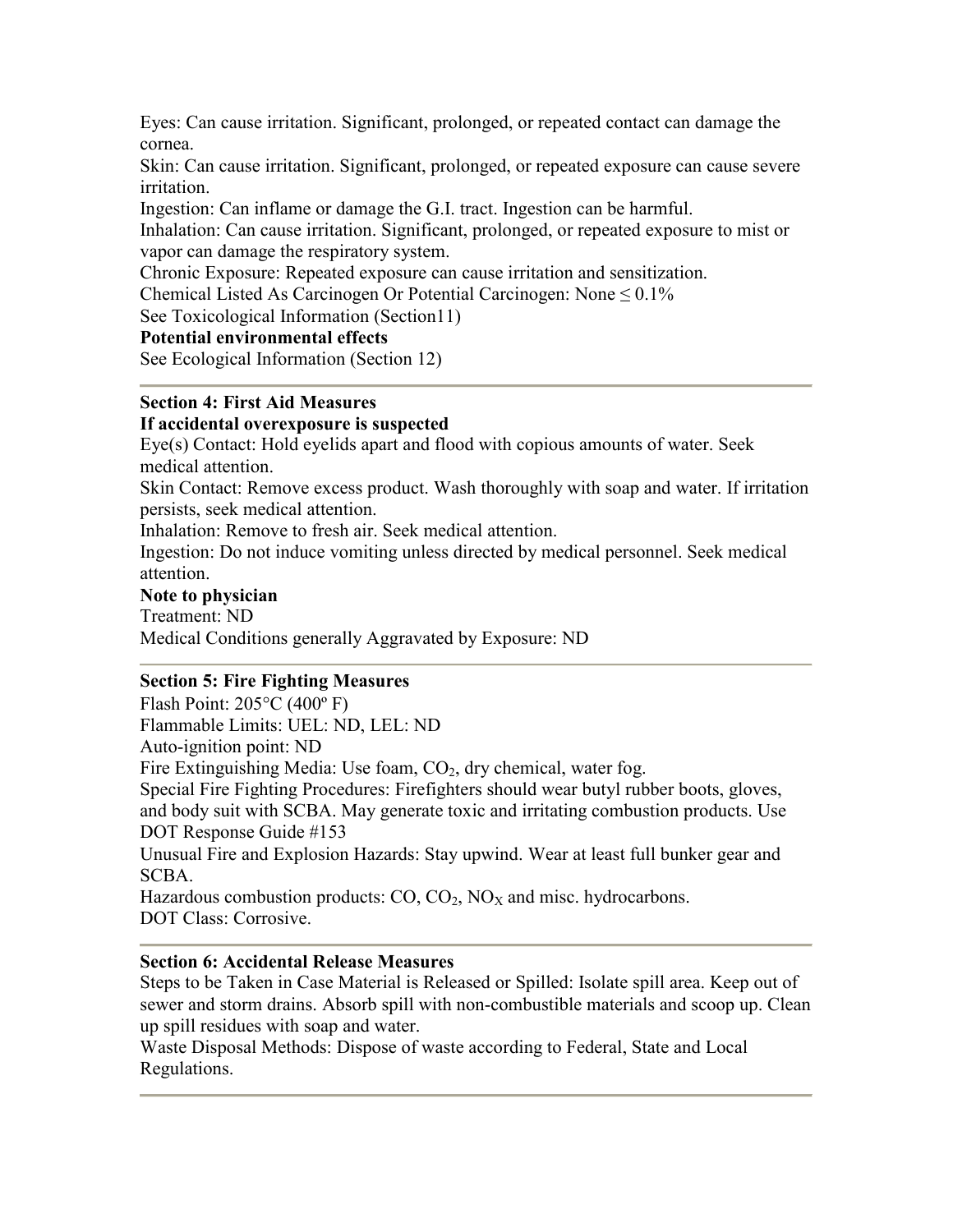# **Section 7: Handling and Storage**

Precautions to be Taken in Handling and Storage: Avoid skin and eye contact and breathing vapors or mists by appropriate measures. Do not eat or smoke while handling this product. Wash thoroughly after handling or exposure to this product. Store in original sealed container in dry, well-ventilated areas.

Storage temperature: 65° to 80° F or ambient. Storage Pressure: NA

# **Section 8: Exposure Controls / Personal Protection**

# **Engineering Controls**

Ventilation required: Provide ventilation that will keep airborne concentration at a minimum.

# **Personal Protection Equipment**

Respiratory protection: NIOSH approved respirator with organic vapor/HEPA filter cartridges.

Protective gloves: Chemical resistant gloves

Skin protection: Chemical resistant gloves. Don chemical resistant clothing where exposure may occur.

Eye protection: Safety glasses or splash goggles with face shield.

Additional clothing and/or equipment: Decontaminate or discard clothing and materials that have come in contact with this product.

## **Exposure Guidelines**

See Composition/Information on Ingredients (Section2)

# **Section 9 Physical and Chemical Properties**

Appearance and Physical State: Clear liquid or pigmented liquid. Odor (threshold): Faint amine odor. Specific Gravity  $(H_2O=1)$ : 0.964-1.05 Vapor Pressure (mm Hg): ND Vapor Density (air=1): ND Percent Volatile by volume: ND

Evaporation Rate (butyl acetate=1): ND Boiling Point: ND Freezing point / melting point: ND pH: Alkaline Solubility in Water: Slightly Molecular Weight: NA

## **Section 10: Stability and Reactivity**

Stability: Stable Conditions to Avoid: Incompatible materials Materials to Avoid (Incompatibility): Strong oxidizers, acids, epoxy resins in uncontrolled conditions; contact with other un-polymerized monomers or polymers. Hazardous Decomposition Products: None known, other than combustion products in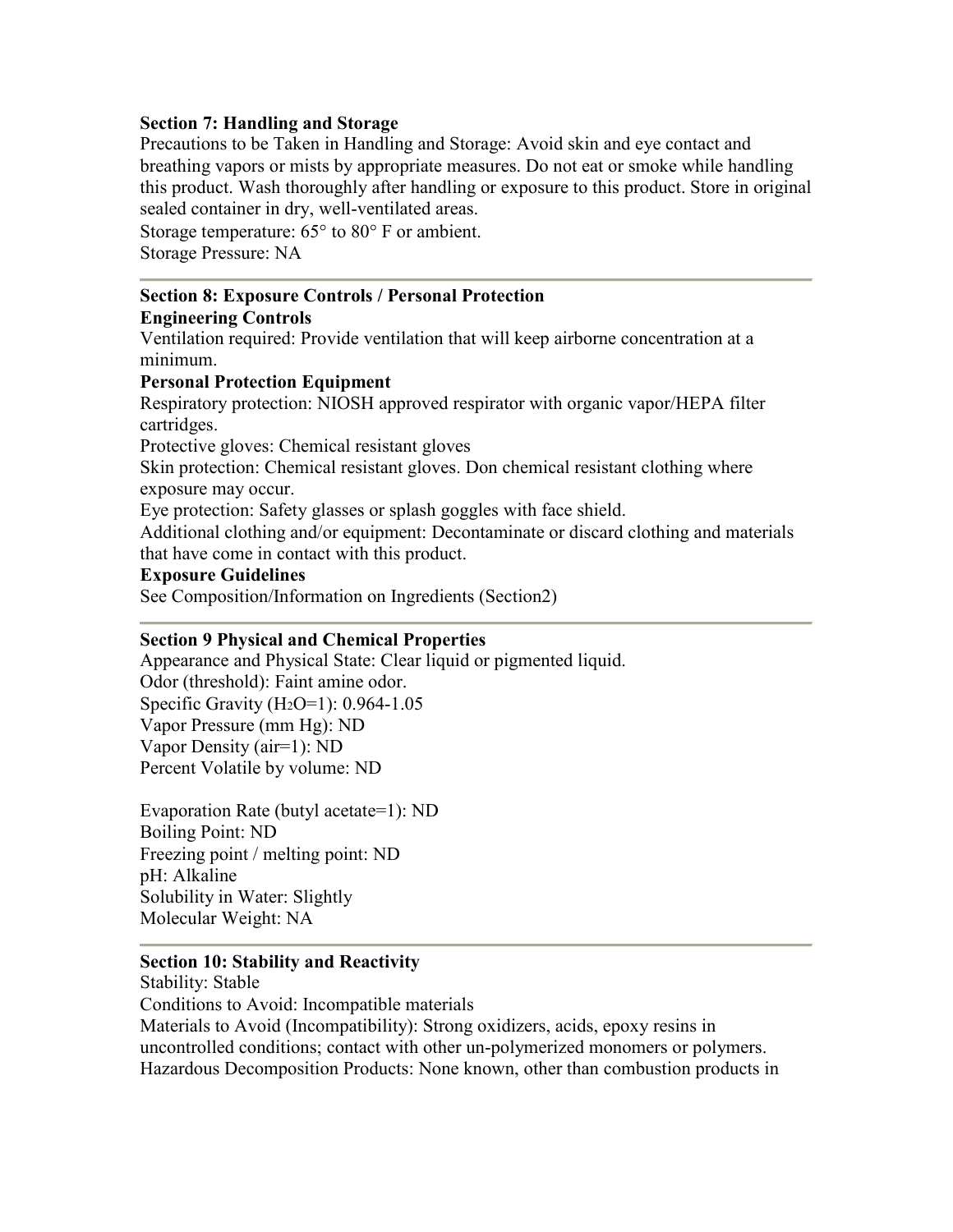Section 5 Hazardous Polymerization: Will not occur.

#### **Section 11: Toxicological Information**

Results of component toxicity test performed: Oral: ND, Dermal: ND, Inhalation: ND Human experience: ND

This product **does not** contain any compounds listed by NTP or IARC or regulated by OSHA as a carcinogen. None  $\leq 0.1\%$ 

## **Section 12: Ecological Information**

Ecological Information: ND Chemical Fate Information: ND

#### **Section 13 Disposal Considerations**

RCRA 40 CFR 261 Classification: ND Federal, State and local laws governing disposal of materials can differ. Ensure proper disposal compliance with proper authorities before disposal.

#### **Section 14: Transportation Information**

US DOT Information: Proper shipping name: Amines, liquid, corrosive, n.o.s. (Polyoxypropylenediamine) Hazard Class: 8 Packaging group: III UN Number: UN2735 IATA: Proper shipping name: Amines, liquid, corrosive, n.o.s. (Polyoxypropylenediamine) Hazard Class: 8 Packing group: III UN Number: UN2735 Marine Pollutant: No

#### **Section 15: Regulatory Information United States Federal Regulations**

MSDS complies with OSHA's Hazard Communication Rule 29, CFR 1910.1200. SARA: ND SARA Title III: Section 311 and 312, Immediate Health Hazard. Section 313, Chemicals above de minimis level: None RCRA: ND TSCA: Contains listed ingredients. CERCLA: ND **State Regulations** California Proposition 65: Not Listed **International Regulations** Canada WHMIS: Class D Division 2A, Class D Division 2B, Class E Corrosive Europe EINECS Numbers: ND